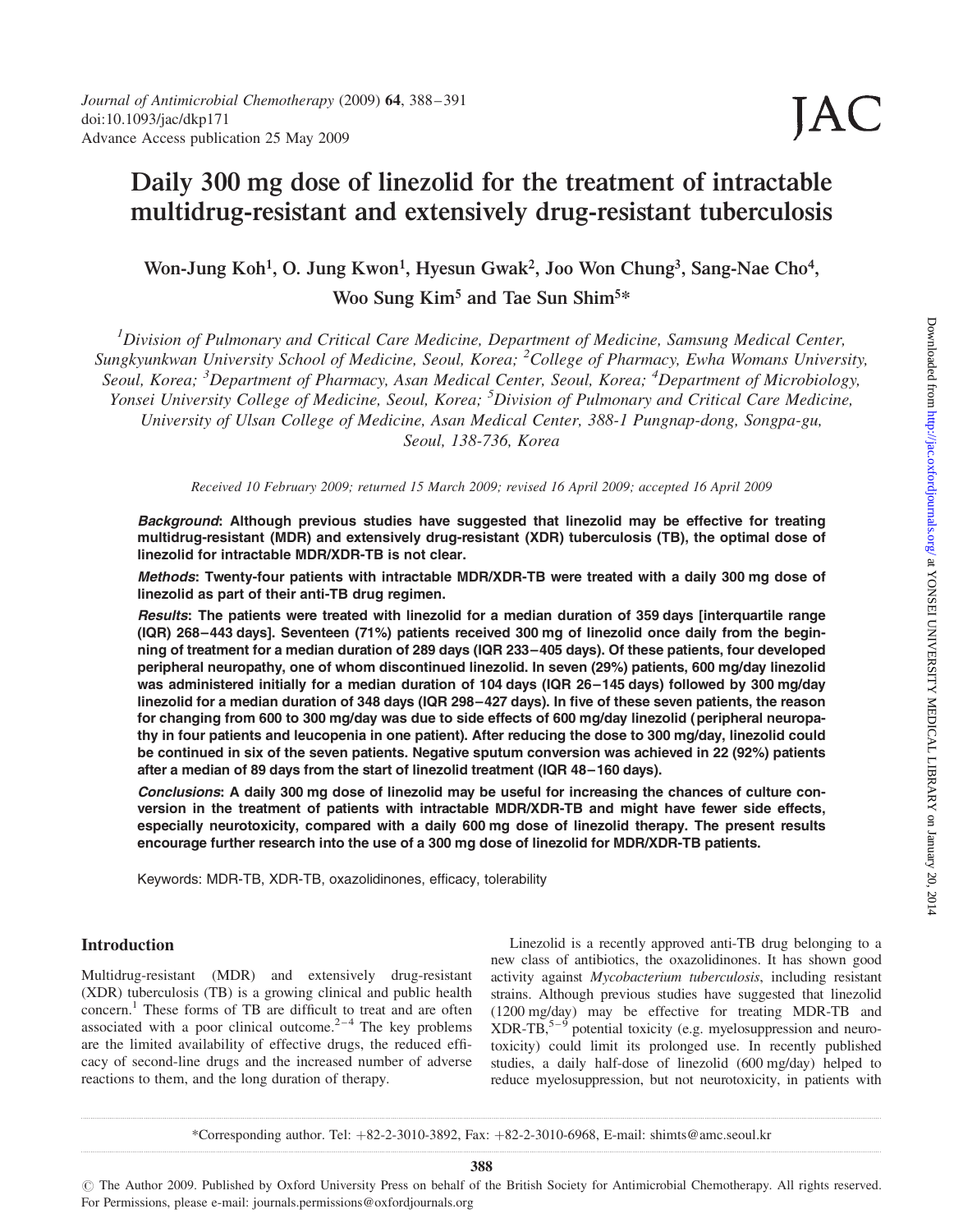$MDR/XDR-TB.$ <sup>10,11</sup> The optimal dose of linezolid for intractable MDR/XDR-TB is not clear.

In this study, we report our clinical experience with a daily 300 mg dose of linezolid therapy in combination with other anti-TB drugs in patients with intractable MDR/XDR-TB.

### Patients and methods

This study included 24 patients with MDR/XDR-TB who had previously failed to respond to treatment with second-line anti-TB drugs. All patients who were given 300 mg/day linezolid orally as part of their anti-TB drug regimen during the period from January 2007 to April 2008 at Samsung Medical Center  $(n=13)$  and Asan Medical Center  $(n=11)$ , in Seoul, South Korea, were included in the analysis. Park et al.<sup>10</sup> and Nam et al.<sup>11</sup> had found that even a daily 600 mg dose of linezolid therapy was associated with peripheral neuropathy in  $\sim$  50% – 70% of MDR-TB patients. Subsequently, a daily 300 mg dose of linezolid was prescribed from the beginning of treatment of MDR-TB at our institutions. This change of practice occurred from September 2007 in Asan Medical Center and from October 2007 in Samsung Medical Center. This retrospective study was approved by the Institutional Review Board of Samsung Medical Center and Asan Medical Center.

The serum linezolid levels, including  $C_{\text{min}}$  (trough level) and  $C_{\text{max}}$  (2 h after the dose), were measured at steady state using an HPLC assay.<sup>12</sup> The MIC of linezolid for *M. tuberculosis* was determined in Middlebrook 7H10 agar using 2-fold dilutions from  $0.0625$  to 4 mg/L, and MIC<sub>99</sub> was defined as the lowest concentration for which the growth was  $\leq 1/100$  that of the control.

Drug susceptibility testing (DST) for isoniazid, rifampicin, ethambutol, pyrazinamide, streptomycin, kanamycin, capreomycin, cycloserine, p-aminosalicylic acid, prothionamide, ofloxacin, moxifloxacin and rifabutin was performed at the Korean Institute of Tuberculosis, which is a World Health Organizationdesignated Supranational Reference Laboratory. DST was not performed for amoxicillin/clavulanate or clarithromycin during the study period. DST for linezolid was determined by the proportion method according to the CLSI (formerly NCCLS)<sup>13</sup> at the Yonsei University College of Medicine.

#### Results

Twenty-four patients [10 men and 14 women; median age 32 years; interquartile range (IQR) 27 –36 years] were included in the study. None of the patients was HIV-positive.

Twenty-three patients had previously failed to respond to treatment including second-line drugs for a median of 48 months (IQR 24– 81 months), while one patient with XDR-TB was treated with a linezolid-containing regimen after 4 months of first-line anti-TB treatment. All of the patients had smear- and culture-positive sputum at the start of linezolid treatment, except one patient who had smear-negative and culture-positive sputum. Cavitary disease on chest radiography was present in 23 (96%) patients (Table 1). Three patients had previously undergone surgical resection for MDR/XDR-TB.

The degree of drug resistance was very high at the start of linezolid treatment. The infecting strains of M. tuberculosis were resistant to a median of 10 drugs (IQR  $8-11$ ). Twelve (50%) patients had XDR-TB. Rates of resistance to ethambutol, pyrazinamide, streptomycin, ofloxacin and moxifloxacin were 92%, 88%, 71%, 100% and 83%, respectively (Table 2).

The median number of drugs, excluding linezolid, given to the patients was  $5$  (IQR 4–6). However, the median number of drugs to which the M. tuberculosis strain was susceptible was only 2 (IQR  $2-3$ ), of which the median number of previously unused drugs was  $0$  (IQR  $0-0.5$ ), excluding linezolid (Table 3).

The patients were treated with linezolid for a median duration of 359 days (IQR 268 –443 days). Eighteen patients were on the linezolid treatment as of December 2008.

Seventeen (71%) patients received 300 mg of linezolid once daily (a median of 6.4 mg/kg/day, IQR 5.0 –7.1 mg/kg/day) from the beginning of treatment for a median duration of 289 days (IQR 233 –405 days). Of these patients, four [24%; 95% confidence interval (CI) 7% –50%] developed peripheral neuropathy, three of whom continued linezolid treatment while only one patient discontinued linezolid after 285 days of treatment. No patient developed haematological adverse events.

In seven (29%) patients, 600 mg/day linezolid (a median of 11.1 mg/kg, IQR 10.2 –11.8 mg/kg/day) was administered initially for a median duration of  $104 \text{ days}$  (IQR  $26 - 145 \text{ days}$ ) followed by 300 mg/day linezolid (a median of 5.6 mg/kg/day, IQR  $5.1-5.9$  mg/kg/day) for a median duration of 348 days (IQR 298 – 427 days). In five of these seven patients, the reason for changing from 600 to 300 mg/day was due to side effects of 600 mg/day linezolid, including peripheral neuropathy in four patients  $(57\%, 95\% \text{ CI } 18\% - 90\%)$  and leucopenia in one patient. After reducing the dosage to 300 mg/day, the leucopenia resolved completely (after the medication was stopped temporally), while the paraesthesiae due to peripheral neuropathy persisted. After reducing the dose to 300 mg/day, linezolid could be continued in six of the seven patients. In one patient,

**Table 1.** Characteristics of the patients  $(n=24)$ 

| Patient characteristic                               | Number $(\%)$ or median (IQR) |
|------------------------------------------------------|-------------------------------|
| Sex, male                                            | 10(42%)                       |
| Age, years                                           | $32(27-36)$                   |
| Body mass index, $kg/m2$                             | $18.8(17.0-20.9)$             |
| Positive sputum smear                                | 23 (96%)                      |
| Number of drugs to which the isolates were resistant | $10(8-11)$                    |
| XDR-TB                                               | $12(50\%)$                    |
| Bilateral disease                                    | 20(83%)                       |
| Cavity (or cavities) on chest radiograph             | 23 (96%)                      |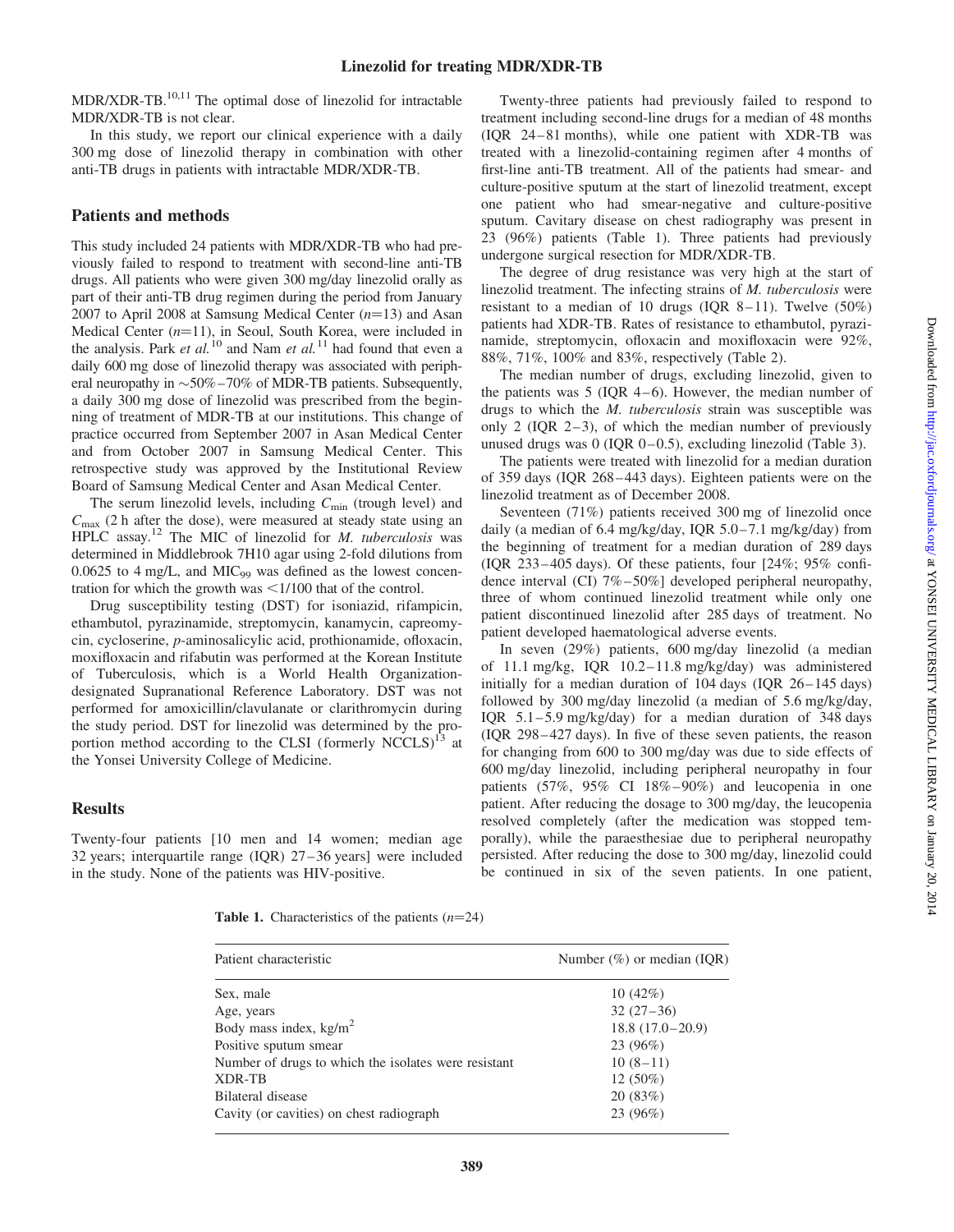Table 2. Drug resistance rates

| Drug                     | Resistance rate |
|--------------------------|-----------------|
| Isoniazid                | 24 (100%)       |
| Rifampicin               | 24 (100%)       |
| Ethambutol               | 22(92%)         |
| Pyrazinamide             | 21 (88%)        |
| Streptomycin             | 17(71%)         |
| Kanamycin                | $12(50\%)$      |
| Capreomycin              | 7(29%)          |
| Ofloxacin                | 24 (100%)       |
| Moxifloxacin             | 20(83%)         |
| Prothionamide            | 17(71%)         |
| Cycloserine              | 9(38%)          |
| $p$ -Aminosalicylic acid | 15(63%)         |
| Rifabutin                | 18 (75%)        |

Table 3. Combination drugs

| Drug                     | No. of patients |
|--------------------------|-----------------|
| Ethambutol               | $0(0\%)$        |
| Pyrazinamide             | 4(17%)          |
| Streptomycin             | 2(8%)           |
| Kanamycin                | 9(38%)          |
| Capreomycin              | 7(29%)          |
| Amikacin                 | $1(4\%)$        |
| Moxifloxacin             | 17(71%)         |
| Levofloxacin             | 4(17%)          |
| Prothionamide            | 6(25%)          |
| Cycloserine              | 19 (79%)        |
| $p$ -Aminosalicylic acid | 7(29%)          |
| Rifabutin                | 5(21%)          |
| Amoxicillin/clavulanate  | 19 (79%)        |
| Clarithromycin           | 14 (58%)        |

600 mg/day linezolid was taken for 238 days; subsequently 300 mg/day was used for 102 days and was then stopped due to persistent neuropathy symptoms.

Of the 24 patients, 10 (42%) had a body mass index of  $\leq$ 18 kg/m<sup>2</sup>, indicating moderate undernutrition.<sup>14</sup> The occurrence of peripheral neuropathy was not different between patients with a body mass index of  $\langle 18 \text{ kg/m}^2 (4/10, 40\%, 95\% \text{ CI } 12\% - 74\% )$ and those with a body mass index of  $\geq 18$  kg/m<sup>2</sup> (4/14, 29%, 95%) CI 8%–58%). Peripheral neuropathy occurred more frequently in patients with diabetes mellitus (2/3, 67%, 95% CI 9%–99%) than in those without diabetes mellitus  $(6/21, 29\%, 95\% \text{ CI } 9\% - 48\%).$ 

Sputum culture conversion, which was defined as two or more consecutive negative cultures taken at least 4 weeks apart, was achieved in 22 (92%, 95% CI 81% – 100%) patients after a median of 89 days from the start of linezolid treatment (IQR 48 –160 days). One patient had persistent positive sputum despite linezolid therapy (220 days) and one patient died of respiratory failure during linezolid therapy (194 days). Radiographic improvement, including disappearance or shrinkage of cavitary lesion(s) on chest X-ray, was seen in 22 patients with sputum culture conversion after linezolid treatment.



Figure 1. Mean steady-state serum  $C_{\text{max}}$  and  $C_{\text{min}}$  of linezolid after the oral administration of 300 mg once daily. The serum linezolid levels were measured before  $(C_{\text{min}})$  and 2 h after  $(C_{\text{max}})$  the oral administration of linezolid using an HPLC assay at least 7 days after beginning a daily 300 mg dose of linezolid. The broken horizontal line represents the expected MIC (1 mg/L) of linezolid for M. tuberculosis.

A patient was classified as cured if they completed treatment and were consistently culture negative (with at least five negative results) during the final 12 months of treatment.<sup>15</sup> Of the 22 patients with sputum conversion, two patients were cured after anti-TB treatment including continued linezolid therapy (550 and 729 days) and two patients were cured despite discontinuing linezolid therapy due to peripheral neuropathy (340 days) or economic reasons (179 days). Another 18 patients were still taking linezolid for a median duration of 350 days (range 284–655 days) with culture conversion. Six patients underwent surgical resection for MDR/XDR-TB during linezolid treatment.

A pharmacokinetic study was performed in 10 patients at least 7 days after beginning a daily 300 mg dose of linezolid (Figure 1). The mean serum  $C_{\text{min}}$  of linezolid was  $2.1 \pm 1.3$  mg/L (range 0.4–4.5 mg/L) and the mean serum  $C_{\text{max}}$  was 11.6 $\pm$ 4.4 mg/L (range 1.5–15.9 mg/L). In a patient in whom treatment failed, the  $C_{\text{max}}$  and  $C_{\text{min}}$  were 13.4 and 1.0 mg/L, respectively. The patient with the lowest linezolid concentration  $(C_{\text{max}}=1.5,$  $C_{\text{min}}$ =0.4 mg/L) was cured after 729 days of linezolid therapy.

The MIC<sub>99</sub> of linezolid for *M. tuberculosis* was  $0.25 \text{ mg/L}$  for isolates from three patients and 0.5 mg/L for isolates from seven patients, including a patient in whom treatment failed. The MIC of linezolid was 0.5 mg/L for the H37Rv laboratory control strain.

#### **Discussion**

This is the first report on the efficacy and tolerability of a daily 300 mg dose of linezolid for treating MDR/XDR-TB. In this study, 22 of 24 patients with MDR-TB, including 11 out of 12 patients with XDR-TB, achieved sputum culture conversion after daily treatment with 300 mg of linezolid. Our cases had truly 'intractable' MDR/XDR-TB in many respects, including previous long-term treatment with second-line drugs, high rates of resistance to anti-TB drugs, sputum smear status and radiographic findings. These findings suggest that a daily 300 mg dose of linezolid is clinically effective in the treatment of MDR/XDR-TB.

Adverse side effects such as myelosuppression and neurotoxicity are a major problem during the prolonged use of linezolid. A daily half-dose of linezolid (600 mg/day) appears to protect